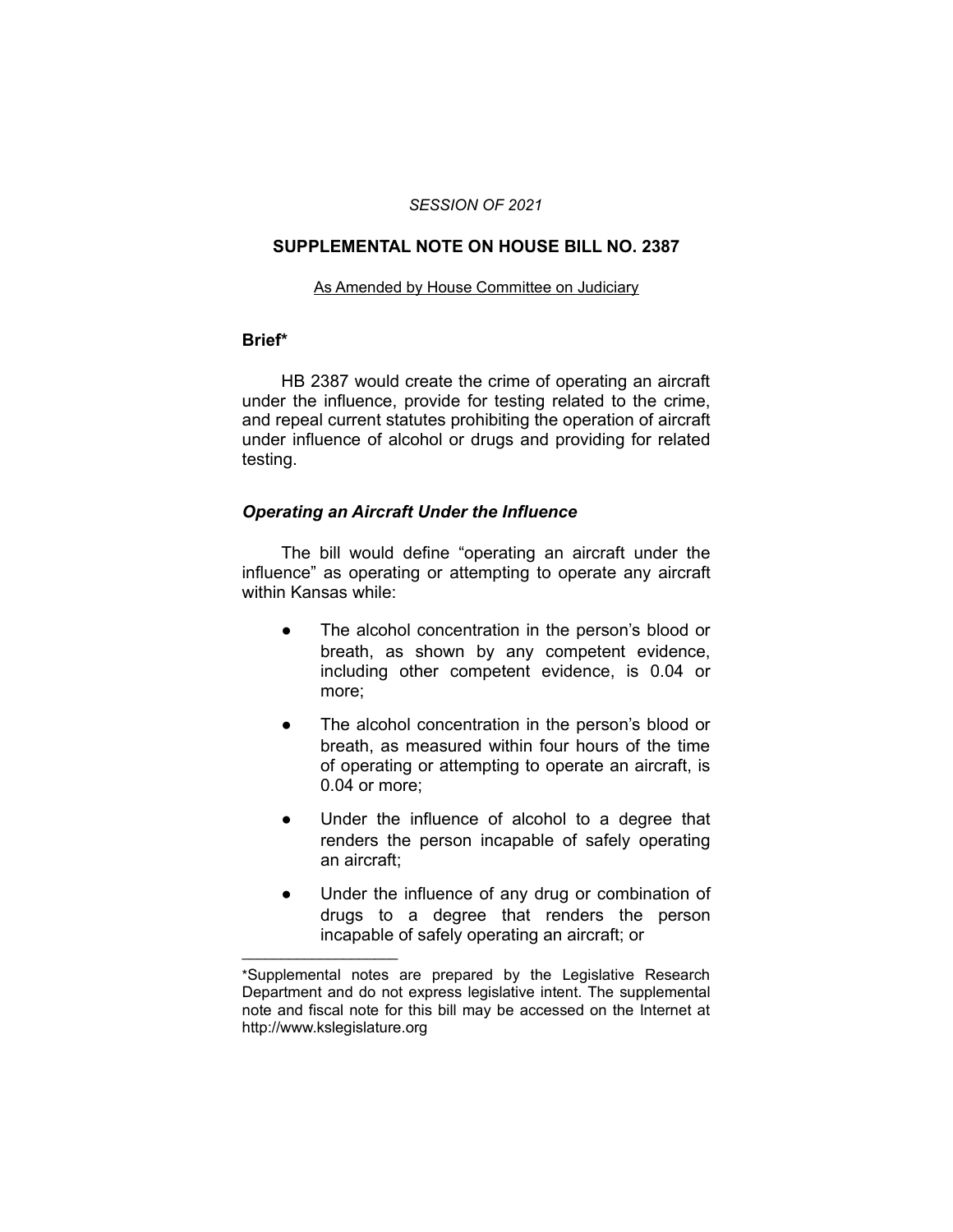Under the influence of a combination of alcohol and any drug or drugs to a degree that renders the person incapable of safely operating an aircraft.

The offense would be a class A nonperson misdemeanor, unless it occurred while the person convicted is prohibited from operating an aircraft by a court order pursuant to the bill or because the person's pilot license is revoked or suspended by order of the Federal Aviation Administration for a prior alcohol or drug-related conviction, in which case it would be a severity level 6, nonperson felony.

For misdemeanor offenses, the following provisions would apply:

- On a first conviction, the person convicted would be sentenced to not less than 48 consecutive hours nor more than 6 months' imprisonment or, in the court's discretion, 100 hours of public service, and fined not less than \$750; and
- On a second or subsequent conviction, the person convicted would be sentenced to not less than 90 days nor more than 1 year's imprisonment and fined not less than \$1,250, and the following conditions would apply:
	- As a condition of any probation granted, the person would be required to serve at least 120 hours of confinement, including at least 48 hours' imprisonment. The remainder could be served by a combination of imprisonment, work release (if the work release program requires the person to return to confinement at the end of each day), or a house arrest program;
	- The person would receive hour-for-hour credit for time served in work release or house arrest until the minimum 120 hours' confinement is met. If required to serve more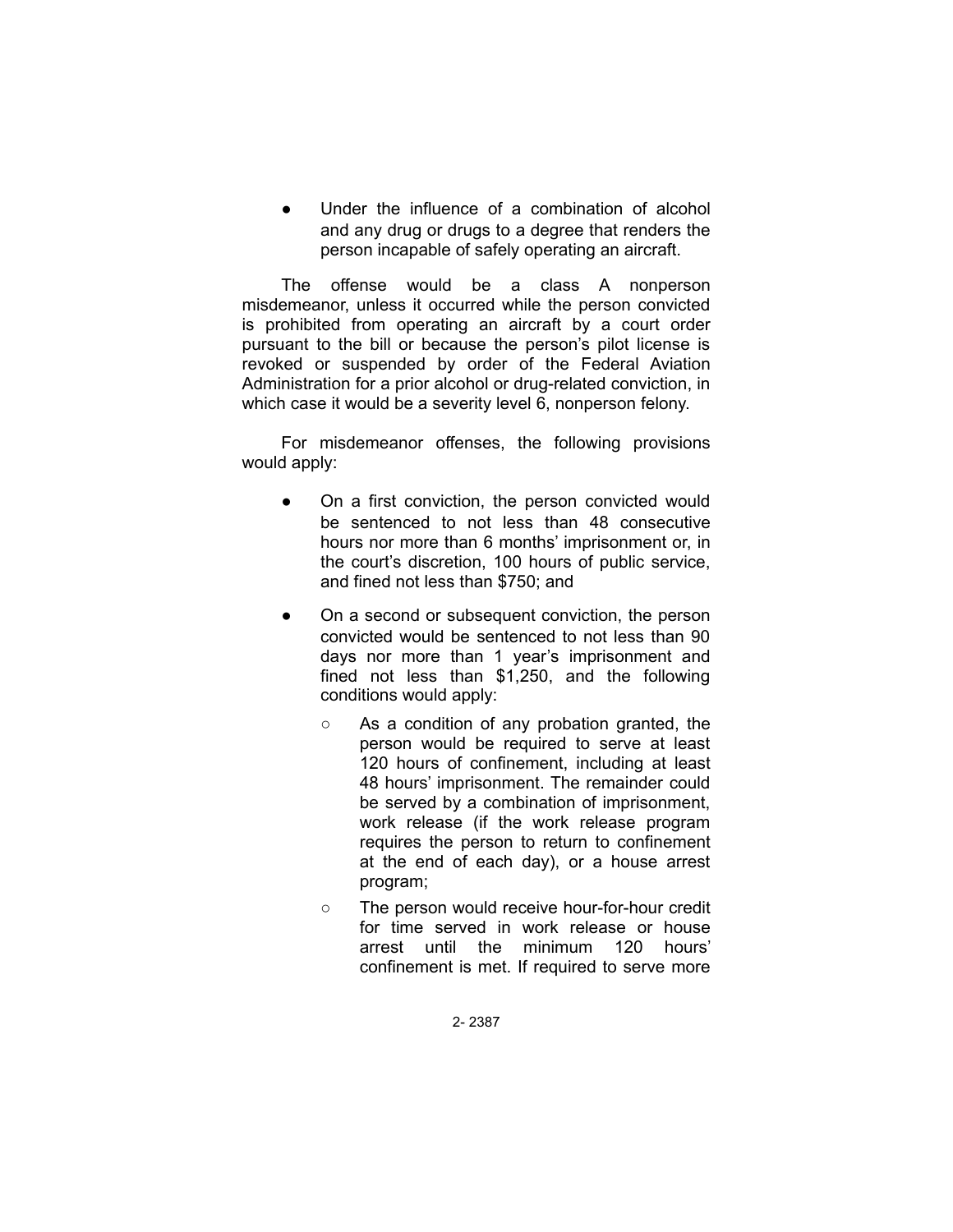than the minimum 120 hours' confinement, the person would receive day-for-day credit for time served once the minimum 120 hours' confinement is met, unless otherwise ordered by the court; and

○ When in work release, the person would only be given credit for time served in confinement at the end of and continuing to the beginning of the person's work day. When under house arrest, the person would be monitored by an electronic monitoring device verifying the person's location, and the person could only be given credit for the time served within the boundaries of the person's residence.

As part of the judgment of conviction, the court would be required to order the person convicted not to operate an aircraft for any purposes for six months from the date of final discharge from the county jail, or the date of payment or satisfaction of such fine, whichever is later, or one year from such date on a second conviction. If the court suspends the sentence and places the person on probation, the court would be required to order as a condition of probation that the person not operate an aircraft for any purpose for a period of 30 days from the date of the order on a first conviction or 60 days from the date of the order on a second conviction.

In determining the number of occurrences of the offense, a conviction would include entering into a diversion agreement in lieu of further criminal proceedings on a complaint alleging commission of operating an aircraft under the influence, and it would be irrelevant whether an offense occurred before or after conviction or diversion for a previous offense.

If a person is charged with a violation of the offense involving drugs, the fact that the person is or has been entitled to use the drug under Kansas law would not constitute a defense against the charge.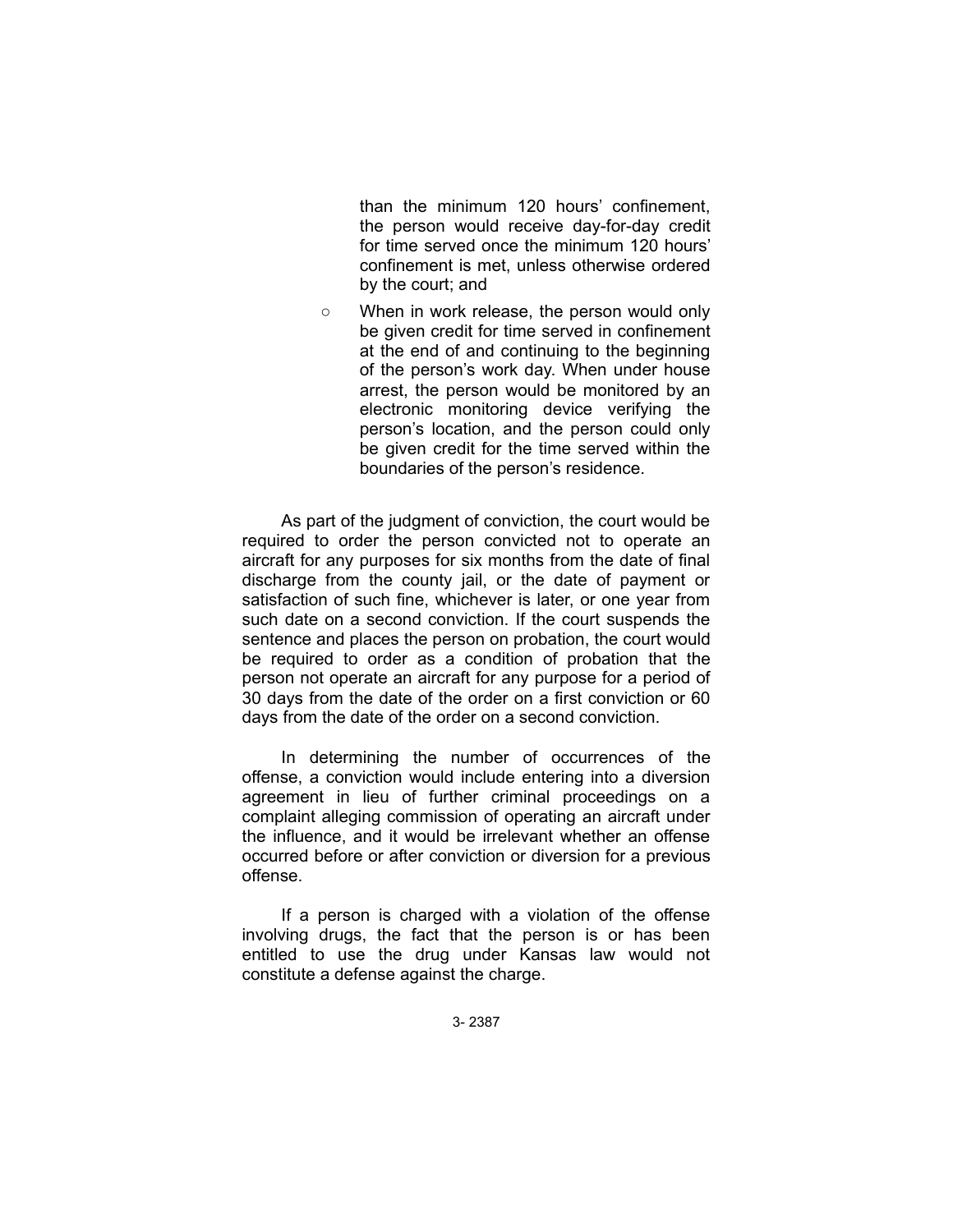## *Related Testing Provisions*

The bill would authorize a request to a person operating or attempting to operate an aircraft in Kansas to submit to one or more tests of the person's blood, breath, urine, or other bodily substance to determine the presence of alcohol or drugs, administered at the direction of a law enforcement officer. The procedural requirements and related provisions would reflect current law for such testing for the crimes being repealed by the bill or in the context of driving under the influence (DUI) offenses, except for certain oral and written notice requirements in the DUI procedure.

Similarly, the bill would include provisions allowing a law enforcement officer to request a person operating or attempting to operate an aircraft in Kansas to submit to a preliminary screening of the person's breath or oral fluid, or both, if the officer has reasonable suspicion to believe the person has been operating or attempting to operate an aircraft while under the influence of alcohol, drugs, or a combination of both. The procedural requirements and related provisions would reflect current law for such preliminary screenings in the DUI context.

The bill would add references to the testing provisions for this crime to continuing references to DUI testing provisions in the following statutory locations:

- In the Kansas Code of Criminal Procedure, regarding admissibility in any hearing or trial;
- In the Kansas Rules of Evidence, regarding the physician-patient privilege;
- In a statute allowing the Secretary of Health and Environment to adopt rules and regulations regarding approved preliminary screening devices; and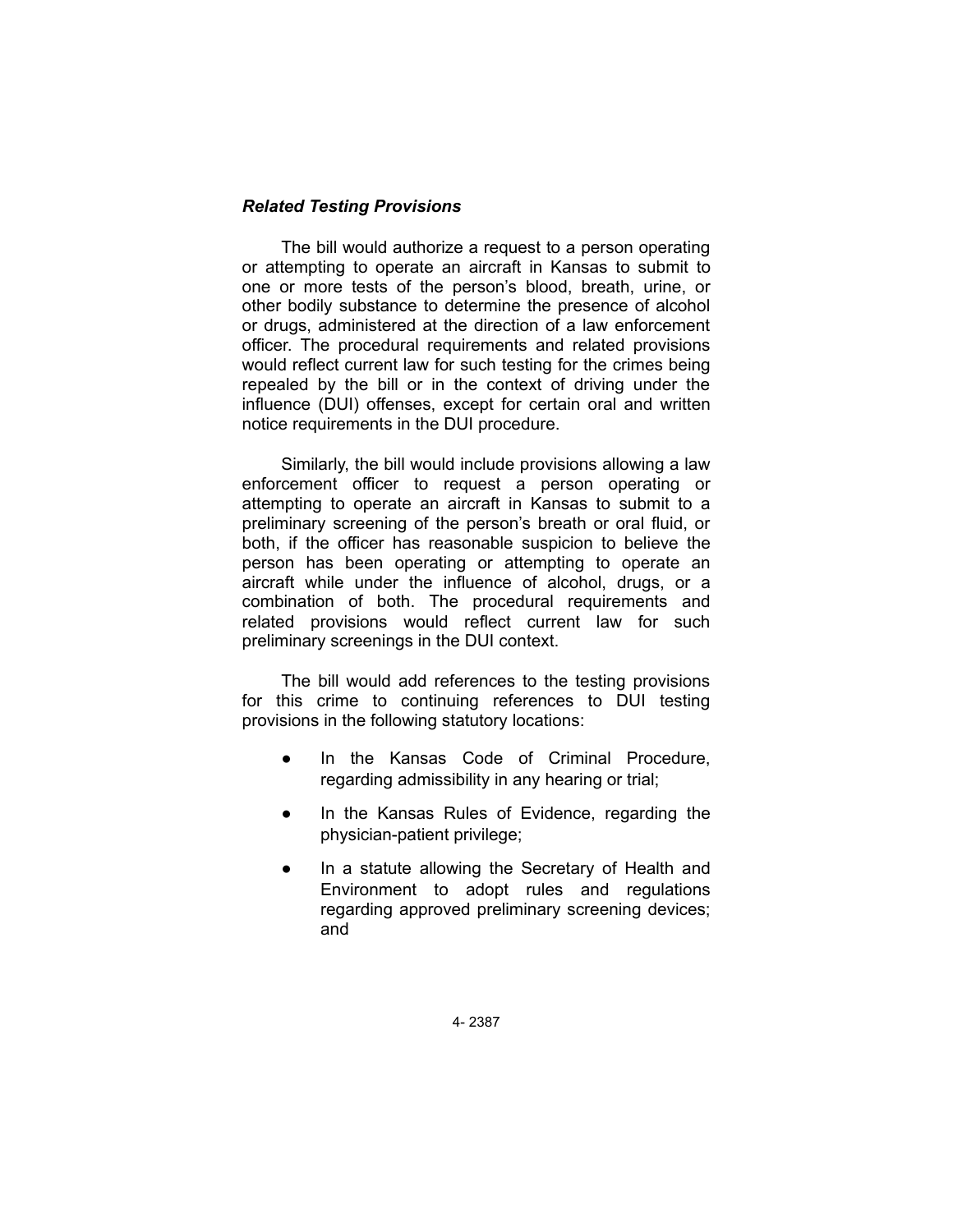In a statute authorizing the Director of the Kansas Bureau of Investigation to adopt rules and regulations regarding a list of preliminary screening devices approved for testing of oral fluid.

# **Background**

The bill was introduced by the House Committee on Judiciary at the request of Representative Ralph.

# *House Committee on Judiciary*

In the House Committee hearing on February 16, 2021, a representative of the Judicial Council's DUI Advisory Committee testified as a **proponent** of the bill, stating it was based on a recommendation from the Committee's study, which was originally requested in 2018 by Representative Finch, as then-chairperson of the House Judiciary Committee. The conferee stated Kansas' current statutes governing operating an aircraft under the influence of drugs or alcohol were enacted in 1981 and have not been updated, and the bill would provide consistency for law enforcement officers and protect constitutional rights by making the process and penalties for this crime closely resemble the DUI process and penalties.

A representative of the Kansas Association of Criminal Defense Lawyers provided written-only neutral testimony. A representative of the Kansas Agricultural Aviation Association (KAAA) provided written-only **opponent** testimony. [*Note:* The House Committee chairperson indicated during House Committee action on the bill that the KAAA representative has communicated that his organization no longer opposes the bill.]

On February 24, 2021, the House Committee amended the bill to clarify the application of and penalty for the felony provision and to add testing provisions and references to